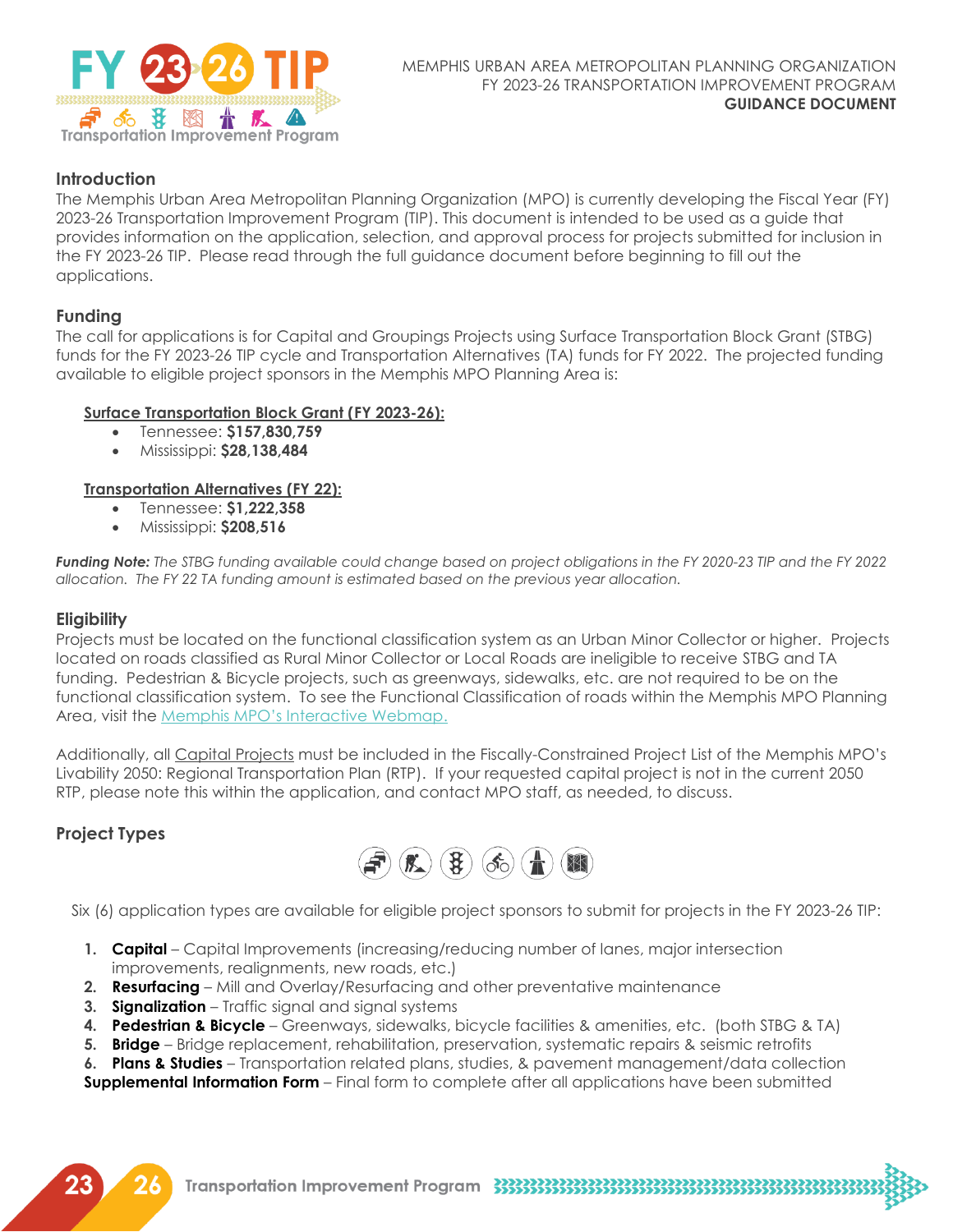

# **Deadline**

## The **Call for Projects begins November 22, 2021 and ends on January 12, 2022 at 11:59 PM. Incomplete**

**applications will not be considered, and the project application links will close after the deadline ends.** All new and carry-over projects, being submitted for inclusion in the FY 2023-26 TIP must be presented to the public within the respective jurisdiction, **prior to the application deadline.**

# **Applications**

Links to the six (6) project applications and supplemental information form have been sent out via email to eligible project sponsors. The applications can be completed online through Formstack, and applicants will have the ability to upload supporting documents to the application(s). Each project type has a separate application form, and each project must be submitted individually. Please complete the application that best matches the type of project you are applying for. **All unobligated phases for STBG funded projects in the current FY 2020-23 TIP, will need to be reapplied for in the FY 2023-26 TIP**.

A **TIP Reference Materials Packet** is available to assist with completion of the project applications and can be found on the following **[Webpage](https://memphismpo.org/plans/fy-2023-26-tip-dev)**.

**Inflation Rate** - A **Future Cost Estimation Tool** has been provided to assist with applying an inflation rate for the year in which you are requesting funding for all phases of projects. A standard inflation rate of 3.46%, based on FHWA's National Highway Construction Cost Index and consistent with the 2050 RTP, should be applied to requested funds for all phases of the project. Additional information is provided within the **TIP Reference Materials Packet**.

## **Submission Instructions and Checklist**

Upon completion, please submit any additional supporting materials that were not uploaded within the Formstack application to MPO Staff. If you need assistance due to large file sizes, please contact us and we will send you a Dropbox link. When submitting applications, make sure to include the following documentation as required:

#### **Tennessee:**

- Functional Classification/Project Map
- Itemized Cost Estimate (for construction funding request)
- Copy of the Public Meeting Date Announcement or Agenda (upload to Supplemental Form, link below)
- Signal Warrant Approval Letter (for new traffic signal projects)
- Any additional supporting documentation as needed

#### **Mississippi:**

- Functional Classification/Project Map
- Itemized Cost Estimate (for construction funding request)
- Copy of the Public Meeting Date Announcement or Agenda (upload to Supplemental Form, link below)

- Signal Warrant Approval Letter (for new traffic signal projects)
- Any additional supporting documentation as needed